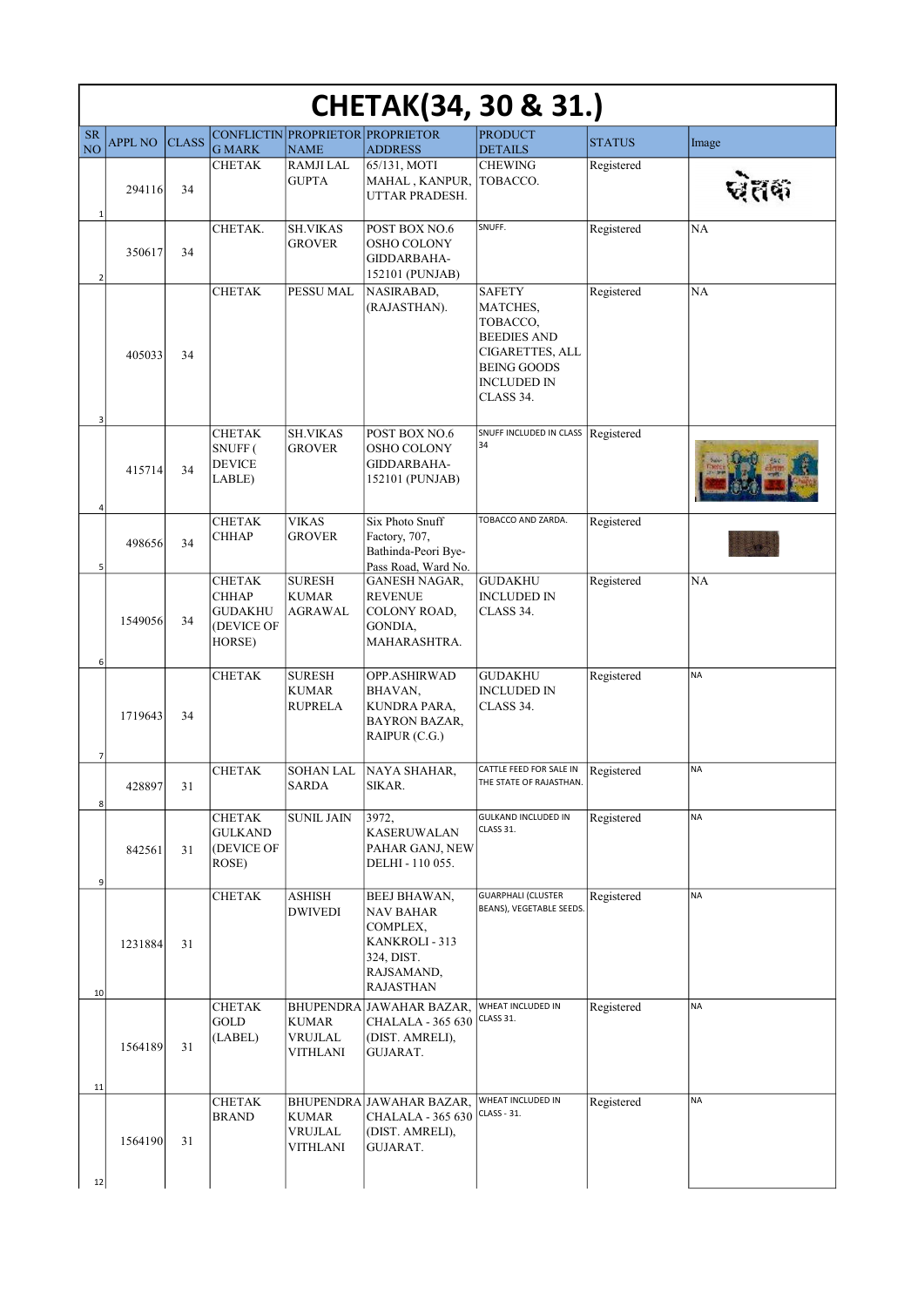|          |               |    | <b>CHETAK</b>                             | <b>JAI KISHAN</b>                                                 | MADHAV NAGAR,                                                                                                             | PEAS (PULSES)                                                                                                                                                              | Registered | <b>NA</b> |
|----------|---------------|----|-------------------------------------------|-------------------------------------------------------------------|---------------------------------------------------------------------------------------------------------------------------|----------------------------------------------------------------------------------------------------------------------------------------------------------------------------|------------|-----------|
| 13       | 1984736       | 31 | <b>BRAND</b>                              | <b>INDUSTRIES</b>                                                 | KATNI, MP                                                                                                                 |                                                                                                                                                                            |            |           |
| 14       | 2392518       | 31 | <b>CHETAK</b>                             | <b>TRIMURTI</b><br>PLANT<br><b>SCIENCES</b><br>PRIVATE<br>LIMITED | Flat #101, 1st Floor,<br>MGR Estates, $#6-3-$<br>456/C, Dwarakapuri<br>Colony, Punjagutta,<br>Hyderabad - 500082,<br>A.P. | Maize Seeds                                                                                                                                                                | Registered | <b>NA</b> |
| 15       | 374848        | 30 | <b>CHETAK</b>                             | SANWAL<br>CHAND<br>BABULAL                                        | AGRAWAL<br>MOHALLA .SHITLA<br>MATA CHOWK<br>SUMERPUR 306902.<br><b>RAJASTHAN</b>                                          | TEA.                                                                                                                                                                       | Registered | <b>NA</b> |
| 16       | 456843        | 30 | <b>CHETAK</b><br><b>BRAND</b>             | <b>MOHINDER</b><br>PAL<br>AGGARWAL.                               | MALAKPUR,<br>PATHANKOT - 145<br>001 (PUNJAB<br>STATE).                                                                    | ATTA, MAIDA AND SOOJI<br>FOR SALE IN THE STATES<br>OF WEST BENGAL, PUNJAB,<br>HIMACHAL PRADESH,<br>JAMMU AND KASHMIR,<br>UTTAR PRADESH AND<br>UNION TERRITORY OF<br>DELHI. | Registered | <b>NA</b> |
| 17       | 465952        | 30 | <b>CHETAK</b><br><b>BRAND</b><br>(LABEL)  | <b>MOHINDER</b><br>PAL<br>AGGARWAL.                               | MALAKPUR,<br>PATHANKOT - 145<br>001 (PUNJAB<br>STATE).                                                                    | ATTA, MAIDA AND SOOJI<br>FOR SALE IN THE STATE OF<br>PUNJAB.                                                                                                               | Registered | <b>NA</b> |
|          | 470885        | 30 | CHETAK.                                   | <b>SANWAL</b><br>CHAND<br>BABULAL                                 | AGRAWAL<br>MOHALLA .SHITLA<br>MATA CHOWK<br>SUMERPUR 306902.<br><b>RAJASTHAN</b>                                          | TEA.                                                                                                                                                                       | Registered | <b>NA</b> |
| 18<br>19 | 472277        | 30 | <b>CHETAK</b><br>BRAND(LOG KUMAR<br>$O$ ) | <b>VINOD</b><br>KHANNA                                            | DELHI ROAD,<br>MORADABAD-244<br>001, UTTAR<br>PRADESH.                                                                    | <b>BESAN</b>                                                                                                                                                               | Registered | <b>NA</b> |
| 20       | 480722        | 30 | <b>CHETAK</b>                             | RAM<br><b>RACHHPAL</b>                                            | <b>KHEM KARAN</b><br>ROAD,<br>BHIKHIWIND,<br>DIST. AMRITSAR<br>(PUNJAB).                                                  | RICE                                                                                                                                                                       | Registered | <b>NA</b> |
| 21       | 482531        | 30 | <b>CHETAK</b>                             | <b>KRISHAN</b><br>KUMAR<br>BARANWAL                               | IDGAH,<br>SULTANPUR-228<br>001, UTTAR<br>PRADESH.                                                                         | <b>BISCUITS, BREAD &amp;</b><br>CONFECTIONERY.                                                                                                                             | Registered | <b>NA</b> |
| 22       | 505716        | 30 | <b>CHETAK</b>                             | <b>VIJAY</b><br><b>KUMAR</b>                                      | A-217,MAHESH<br>NAGAR, NEAR<br><b>TONK</b><br>PHATAK, JAIPUR.                                                             | ATTA AND DALIYA.                                                                                                                                                           | Registered | <b>NA</b> |
| 23       | 569248        | 30 | <b>CHETAK</b><br><b>BRAND</b>             | <b>BISHAMBER</b><br>DAYAL                                         | <b>GURIHA WALA</b><br>PECH, HATHRAS,<br>ALIGARH (U.P.).                                                                   | ASAFOETIDA                                                                                                                                                                 | Registered | <b>NA</b> |
| 24       | 888733        | 30 | <b>CHETAK</b><br><b>BRAND</b><br>(LABEL)  | <b>RAVINDRA</b><br><b>KUMAR</b><br><b>MISHRA</b>                  | $K - 46/117$ ,<br>HARTIRATH,<br>VARANASI (U. P.).                                                                         | MUSTARD OIL.                                                                                                                                                               | Registered | <b>NA</b> |
| 25       | 939406        | 30 | CHETAK                                    | BHIM SAIN,                                                        | SANGRUR ROAD,<br>DHURI [PB].                                                                                              | TEA FOR SALE IN INDIA<br>AND FOR EXPORT.                                                                                                                                   | Registered | <b>NA</b> |
| 26       | 1172595       | 30 | <b>CHETAK</b>                             | PAWAN<br><b>KUMAR</b><br>SINGHAL                                  | $51/56 - A$ ,<br>SHAKKARPATTI,<br>KANPUR.                                                                                 | TEA AND EXTRACT OF TEA,<br>INCLUDED IN CLASS 30.                                                                                                                           | Registered | NA        |
|          | 1181003<br>27 | 30 | <b>CHETAK</b>                             | SHASHI<br><b>FOODS</b><br>(INDIA) PVT.<br>LTD.                    | 2261, NAYA<br>BAZAR, DELHI -<br>110 006.                                                                                  | RICE & PULSES.                                                                                                                                                             | Registered | <b>NA</b> |